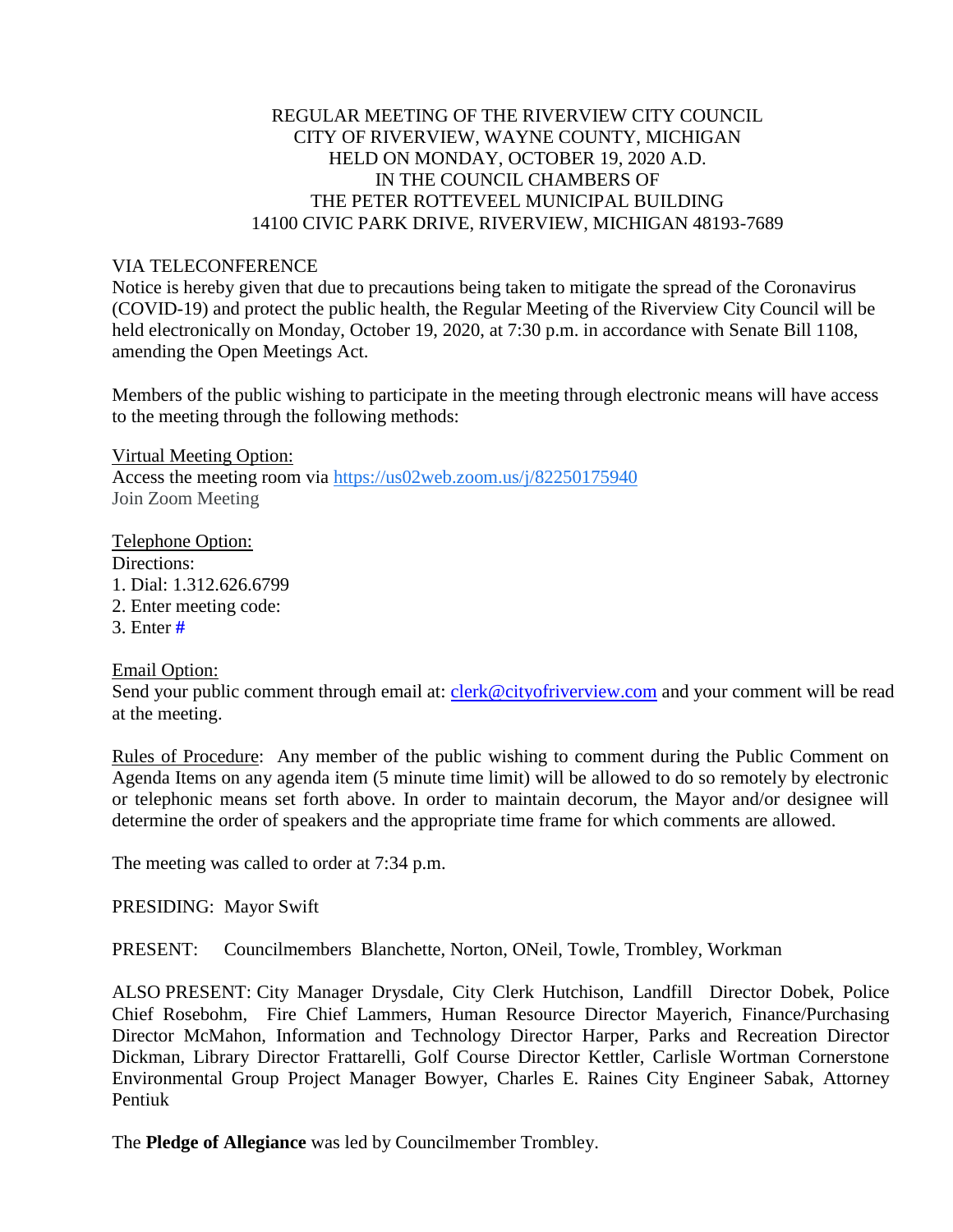The **Invocation** was given by Councilmember ONeil.

### **AWARDS AND PRESENTATIONS AND PROCLAMATIONS:**

Mayor Swift recognized Landon Eichler of Troop 1659 for his Eagle Scout Project of Little Libraries in the Riverview Parks.

#### **MINUTES:**

Motion by Councilmember Workman, seconded by Councilmember Blanchette that the **Minutes** of the **Regular** Meeting of **October 5, 2020,** the **Special** Meeting of **October 15, 2020**, and the condensed versions for publication, be **Approved**.

Carried unanimously.

#### **PUBLIC HEARINGS:**

None.

#### **PUBLIC COMMENTS:**

The Mayor offered public comments. No one spoke.

### **ORGANIZATIONAL BUSINESS:**

None.

#### **CONSENT AGENDA:**

Motion by Councilmember Towle, seconded by Councilmember Trombley, that the **Consent Agenda** be Approved as follows:

- Approve Execution of Agreement of the **Municipal Credit Contract** for Fiscal Year 2020 and the **CoronaVirus Aid Relief** and **Economic.Security Act Funding** Agreement – Suburban Mobility Authority Regional Transportation (**SMART**).
- Authorize Solicitation of Bids for One (1) **Used Roll-Off Truck**.
- Authorize Solicitation of Bids for One (1) **Skid-Steer Loader**.
- Approve Budget Amendment as follows:

| А.                         |                 |                |               |              |  |  |  |  |  |  |
|----------------------------|-----------------|----------------|---------------|--------------|--|--|--|--|--|--|
|                            |                 | Current        | Amended       | Amendment or |  |  |  |  |  |  |
| <b>IDescription</b>        | Account Number  | Appropriation  | Appropriation | Change       |  |  |  |  |  |  |
| 2020/21 Garbage & Rubbish  |                 |                |               |              |  |  |  |  |  |  |
| <b>Rubbish Toter Carts</b> | 226-528-986.020 | $0.00\,$<br>۰D | 5,700.00      | 5,700.00     |  |  |  |  |  |  |

JUSTIFICATION: To increase the Rubbish Toter Carts line item for the purchase of 100 new toters to replenish inventory.

Carried unanimously.

#### **RESOLUTIONS:**

Motion by Councilmember Norton, seconded by Councilmember ONeil, that the Adoption of Resolution No. **20-23** and Authorization of a **Petition** to **Wayne County Drain Commission** for **Maintenance** and I**mprovement** of **Frank** and **Poet Drain**, be Approved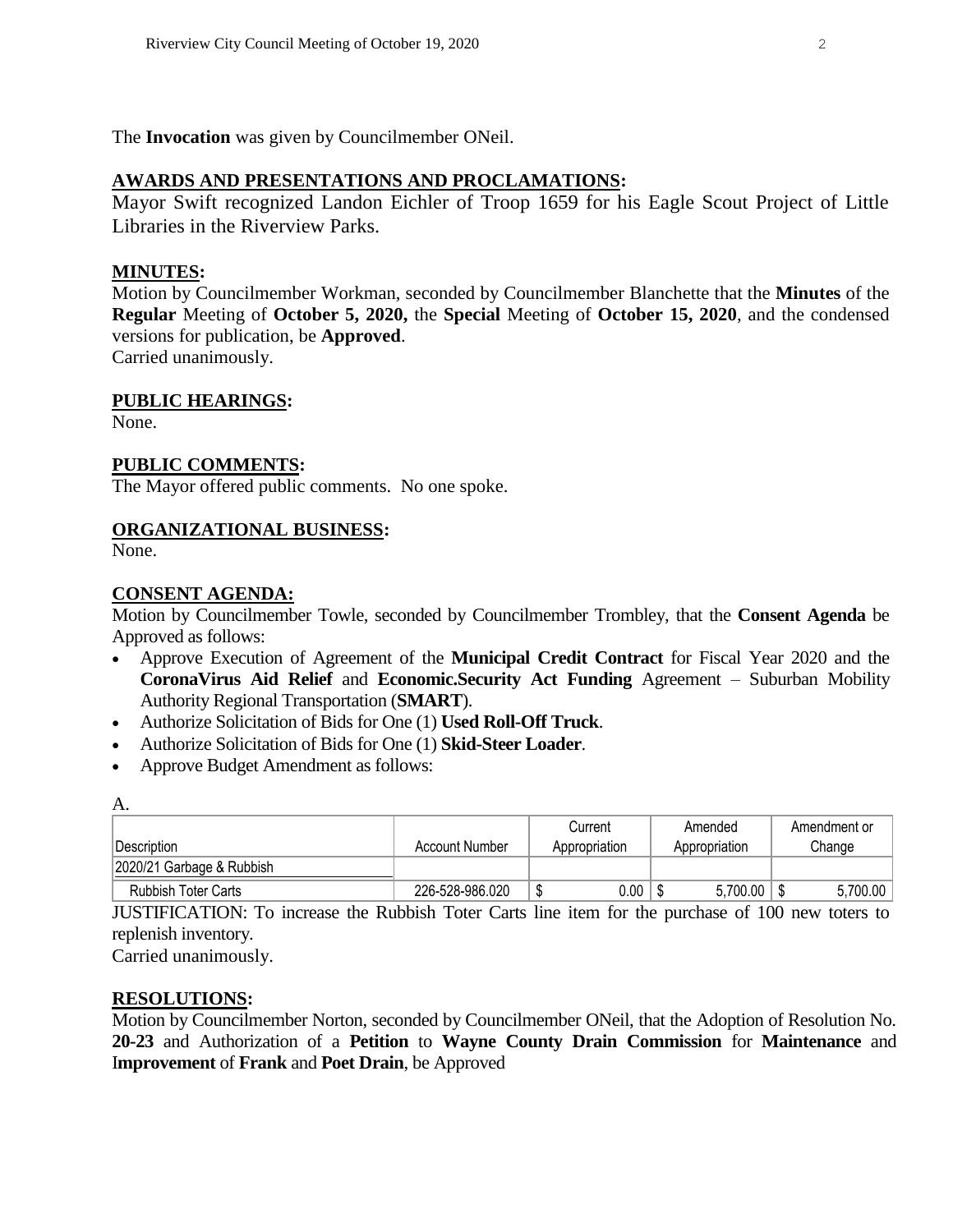At a Regular meeting of the City of Riverview Council, held in Wayne County, State of Michigan on the 19<sup>th</sup> day of October, 2020, at 7:30 p.m., the following resolution was offered by Councilmember Norton and seconded by Councilmember ONeil:

# CITY OF RIVERVIEW RESOLUTION NO. 20-23 RESOLUTION FOR PETITION FOR MAINTENANCE AND IMPROVEMENT OF A DRAIN

## FRANK & POET DRAIN

- WHEREAS, the City requests the maintenance and improvement of a drain, located in Wayne County, pursuant to Chapter 8 of Public Act 40 of 1956, as amended; and
- WHEREAS, the City has determined that the maintenance and improvement of the drain is necessary for the public health in the City; and
- WHEREAS, the City will be liable for an assessment at large against it for a percentage of the cost of the proposed maintenance and improvement.
- NOW, THEREFORE BE IT RESOLVED THAT, the City Council does authorize the filing of a petition for maintenance and improvement of the drain.
- BE IT FURTHER RESOLVED THAT the Mayor is authorized to execute the petition for maintenance and improvement of the drain.
- BE IT FURTHER RESOLVED that the Clerk shall forward to the Wayne County Drain Commissioner a copy of this Resolution for the petition for maintenance and improvement of the drain.

YEAS: Mayor Swift, Councilmembers Blanchette, Norton, ONeil, Towle, Trombley, Workman NAYS: None. ABSTAIN: None. ABSENT: None.

# CITY OF RIVERVIEW

Dated: \_\_\_\_\_\_\_\_\_\_\_\_\_\_\_\_

Andrew M. Swift Its: Mayor

I, the undersigned, being duly qualified and acting Clerk of City of Riverview, do hereby certify that the foregoing is a true and complete copy of certain proceedings taken by the City Council for City of Riverview at a regular meeting held on the 19th day of October, 2020, and that notice of said meeting was given in accordance with the Open Meetings Act.

Dated:

Cynthia M. Hutchison, Clerk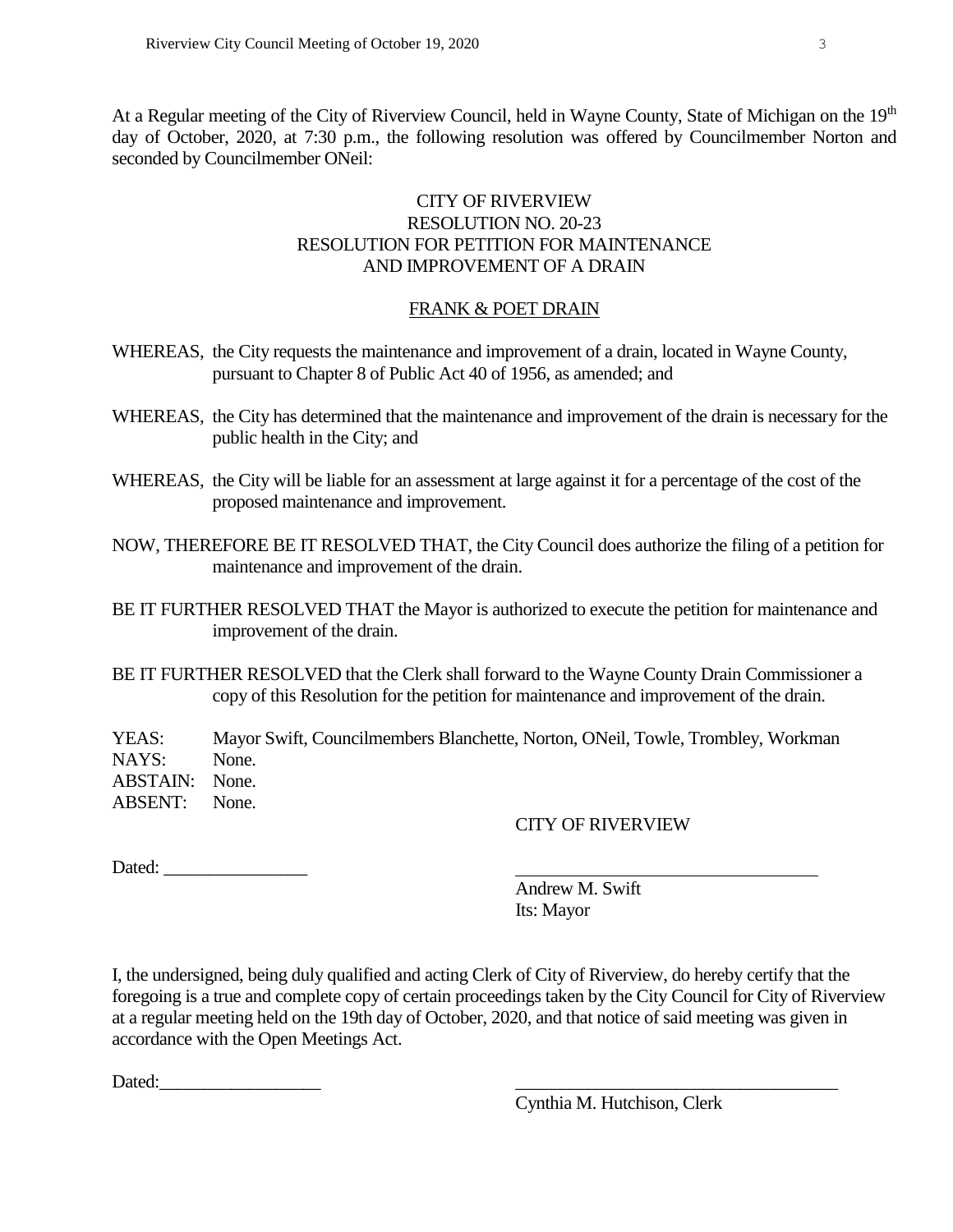.

Motion by Councilmember Towle, seconded by Councilmember Workman, that Resolution No. **20-24**, **Waiving Water Shutoffs** and Authorizing **Transfer of Delinquent Amounts** to **Winter Tax Roll**, be Adopted.

## RESOLUTION NO. 20-24 CITY OF RIVERVIEW WAYNE COUNTY, MICHIGAN RESOLUTION WAIVING WATER SHUTOFFS AND AUTHORIZING TRANSFER OF DELINQUENT AMOUNTS TO WINTER TAX ROLL

The following preamble and resolution were offered by Councilmember Towle and supported by Councilmember Workman:

- WHEREAS, the State of Michigan and the City of Riverview has been subject to the COVID-19 pandemic for much of 2020, causing economic hardships to its residents; and
- WHEREAS, these economic hardships extend to the payment of basic water and sewer services provided by the City for its residents, causing delinquency in the collection of fees; and
- WHEREAS, the City Council of the City of Riverview wishes to provide alternate methods for its residents for payment of these delinquent amounts while still providing its residents with much needed safe drinking water; and
- WHEREAS, the City recognizes the need for safe drinking water to provide for the necessary sanitation and public health protections to stay safe and counter the spread of COVID-19; and
- WHEREAS, Section 70-40(b) of the City's Code of Ordinances allows the Treasurer to mail a notice of intent to suspend services for delinquent account balances.
- NOW, THEREFORE, BE IT IS RESOLVED, that the City of Riverview City Council, Wayne County, endorses and concurs with the Treasurer's recommendation to waive water suspension services, and authorizes the transfer of delinquent accounts as of Nov 10th to the winter tax roll.
- BE IT FURTHER RESOLVED, that any resolutions in conflict are repealed only to the extent necessary to give full force and effect to the foregoing resolution

AYES: Mayor Swift, Councilmembers Blanchette, Norton, ONeil, Towle, Trombley, Workman NAYS: None. EXCUSED: None. ADOPTED this 19<sup>th</sup> day of October, 2020. ATTEST:

Andrew M. Swift, Mayor

\_\_\_\_\_\_\_\_\_\_\_\_\_\_\_\_\_\_\_\_\_\_\_\_\_\_\_\_\_\_\_\_\_\_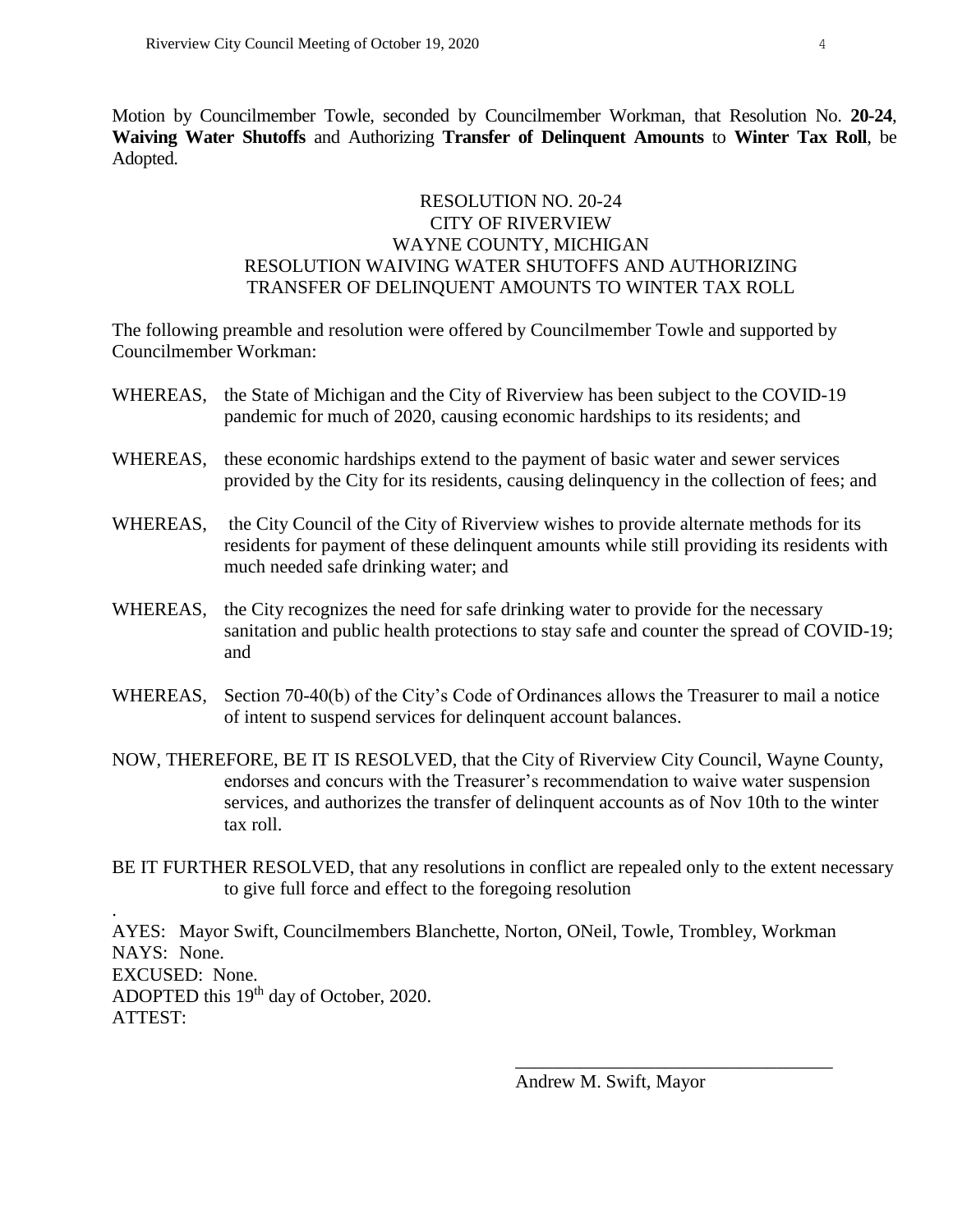I, Cynthia M. Hutchison, duly authorized City Clerk of the City of Riverview, do hereby certify the foregoing Resolution is a true copy of a resolution adopted by the Riverview City Council at their regular meeting of October 19, 2020.

 $(S E A L)$ 

Cynthia M. Hutchison, City Clerk

\_\_\_\_\_\_\_\_\_\_\_\_\_\_\_\_\_\_\_\_\_\_\_\_\_\_\_\_\_\_\_\_\_\_

## **ADMINISTRATION:**

Motion by Councilmember Towle, seconded by Councilmember Trombley, that Ratification of the Covid-19 Response **Grant** Program Application for **Election Administration** between the **Center** for **Tech and Civic Life** and the City of Riverview in the amount of \$**5,000.00** be Approved. Carried unanimously.

Motion by Councilmember Blanchette, seconded by Councilmember Trombley, that Authorization for the Renewal of **Participation** in the Wayne County **CDBG Urban County Program**, be Approved. Carried unanimously.

### **ORDINANCES**:

Motion by Councilmember Workman seconded by Councilmember Towle, that Authorization for the Clerk to give the Second Reading, by title only, of Proposed **Ordinance No. 717,** to Amend the City of Riverview's Zoning Ordinance by the Repeal and Re-Adoption of Sections 3.01 "Single-Family Residential Districts; of Section 9.101 "Table of Dimensional Standards by District;" and to Amend the Zoning Map; all to Reflect the Creation of a New Zoning District "**R-5 Single-Family Residential District"** in the City of Riverview, be Approved.

Carried unanimously.

### PROPOSED ORDINANCE NO. 717

AN ORDINANCE TO AMEND THE CITY OF RIVERVIEW'S ZONING ORDINANCE BY THE REPEAL AND RE-ADOPTION OF SECTION 3.01 "SINGLE-FAMILY RESIDENTIAL DISTRICTS (R-1, R-2, R-3, AND R-4)", OF ARTICLE 3 "R-1, R-2, R-3, R-4, RM, RM-1, RM-2 AND MHP, RESIDENTIAL DISTRICTS"; BY THE REPEAL AND RE-ADOPTION OF SECTION 9.101 "TABLE OF DIMENSIONAL STANDARDS BY DISTRICT", OF ARTICLE 9 "SCHEDULE OF REGULATIONS"; AND TO AMEND THE ZONING MAP; ALL TO REFLECT THE CREATION OF A NEW ZONING DISTRICT (R-5 SINGLE-FAMILY RESIDENTIAL DISTRICT) IN THE CITY OF RIVERVIEW

### THE CITY OF RIVERVIEW ORDAINS:

ARTICLE I. Amendment: That Section 3.01 "Single-Family Residential Districts (R-1, R-2, R-3, and R-4)", of Article 3 "R-1, R-2, R-3, R-4, RM, RM-1, RM-2" and MHP, Residential Districts"; Section 9.101 "Table of Dimensional Standards By District" of Article 9 "Schedule of Regulations" of the Zoning Ordinance; and the Zoning Map for the City of Riverview is hereby repealed and readopted, to hereafter read as follows: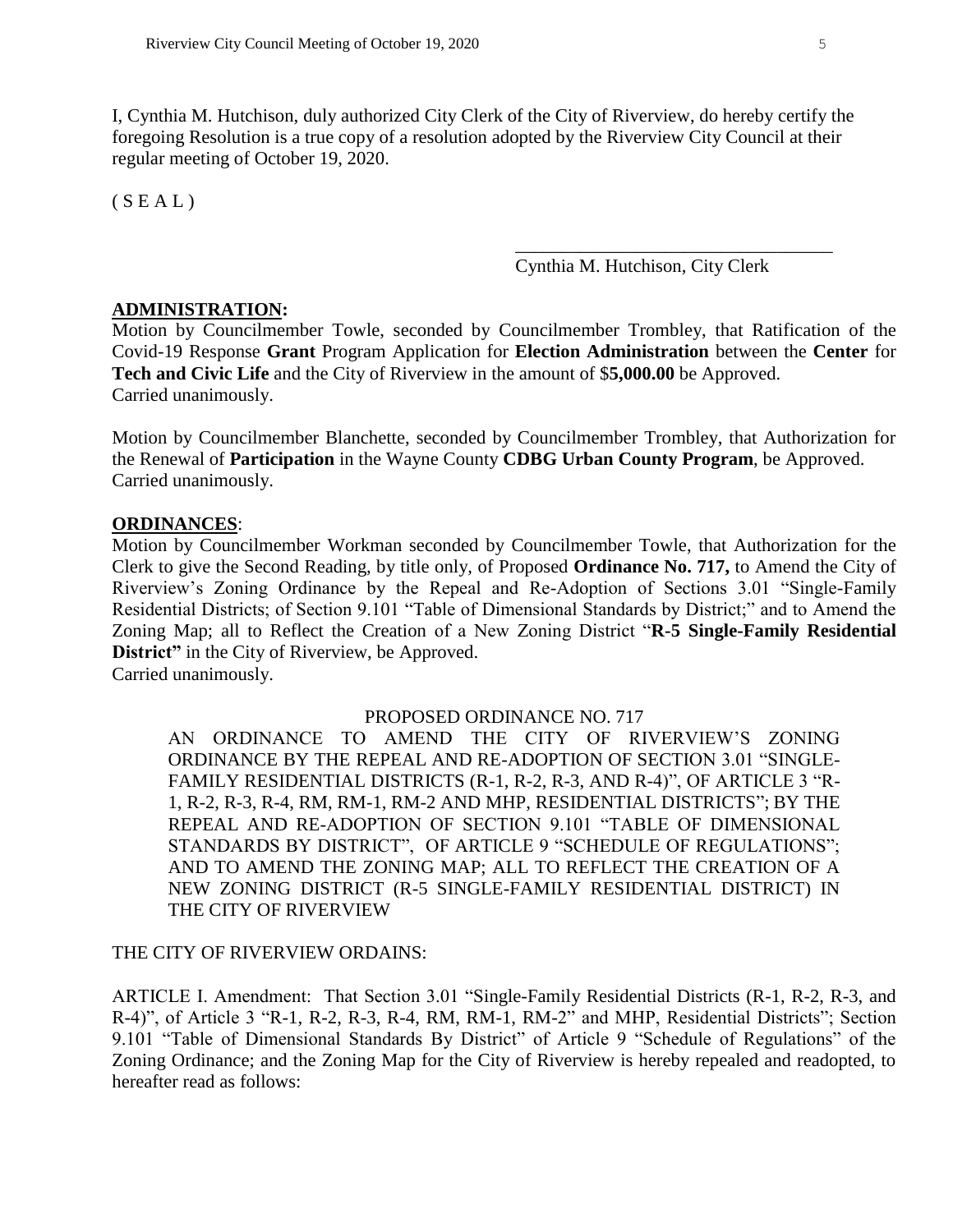## Zoning

# ARTICLE 3 - R-1, R-2, R-3, R-4*, R-5*, RM, RM-1, RM-2 and MHP, RESIDENTIAL DISTRICTS

Section 3.01 - Single-Family Residential Districts (R-1, R-2, R-3, R-4 *and R-5*).

A. Intent.

The intent of the Single-Family Residential Districts is to primarily provide for Single-Family detached residential dwellings and associated uses. The R-1, R-2, R-3, R-4 *and R-5* Districts have different minimum area, density, and building placement requirements to provide for different housing types and residential densities that accommodate the varied needs of the population.

It is the further intent of these districts to permit a limited range of uses that are associated and compatible with Single-Family dwellings and residential land uses, and which would contribute to the richness and stability of residential neighborhoods. Multiple-family, office, business, commercial, industrial and other uses that would interfere with the quality of Single-Family residential life are prohibited in these districts.

B. Principal Uses and Structures.

In the R-1, R-2, R-3, R-4 and R-5 Districts, no structure or land shall be used, erected, or altered, in whole or in part, except for one (1) or more of the following principal permitted uses:

- 1. Single-Family detached dwellings, subject to the standards of Section 8.108 (Single Family Dwelling, Detached).
- 2. Publicly owned and operated parks, parkways, and recreation facilities, subject to the standards of Section 8.315 (Recreation, Indoor and Outdoor).
- 3. Private parks owned and maintained by homeowner associations, subject to the standards of Section 8.315 (Recreation, Indoor and Outdoor).
- 4. Child and adult residential care facilities of the following nature or as licensed by the State of Michigan:
	- a. Adult foster care family home [six (6) or fewer adults].
	- b. Foster family home [four (4) or fewer children 24 hours per day].
	- c. Foster family group home [five (5) to six (6) children 24 hours per day].
	- d. Family day care home [six (6) or fewer children less than 24 hours per day].
- 5. Cemeteries that lawfully occupy land at the time of the adoption of Ordinance, subject to the standards of Section 8.201 (Cemeteries).
- 6. Fire stations.
- C. Accessory Uses and Structures.

The following uses and structures shall be permitted accessory to principal uses in the R-1, R-2, R-3, R-4 and R-5 Districts, subject to the provisions of Section 24.03 (Uses):

- 1. Home occupations, subject to the provisions of Section 8.104 (Home Occupations).
- 2. Signs, subject to the provisions of Article 17 (Signs).
- 3. Off-street parking, subject to the provisions of Article 13 (Streets and Off-Street Parking).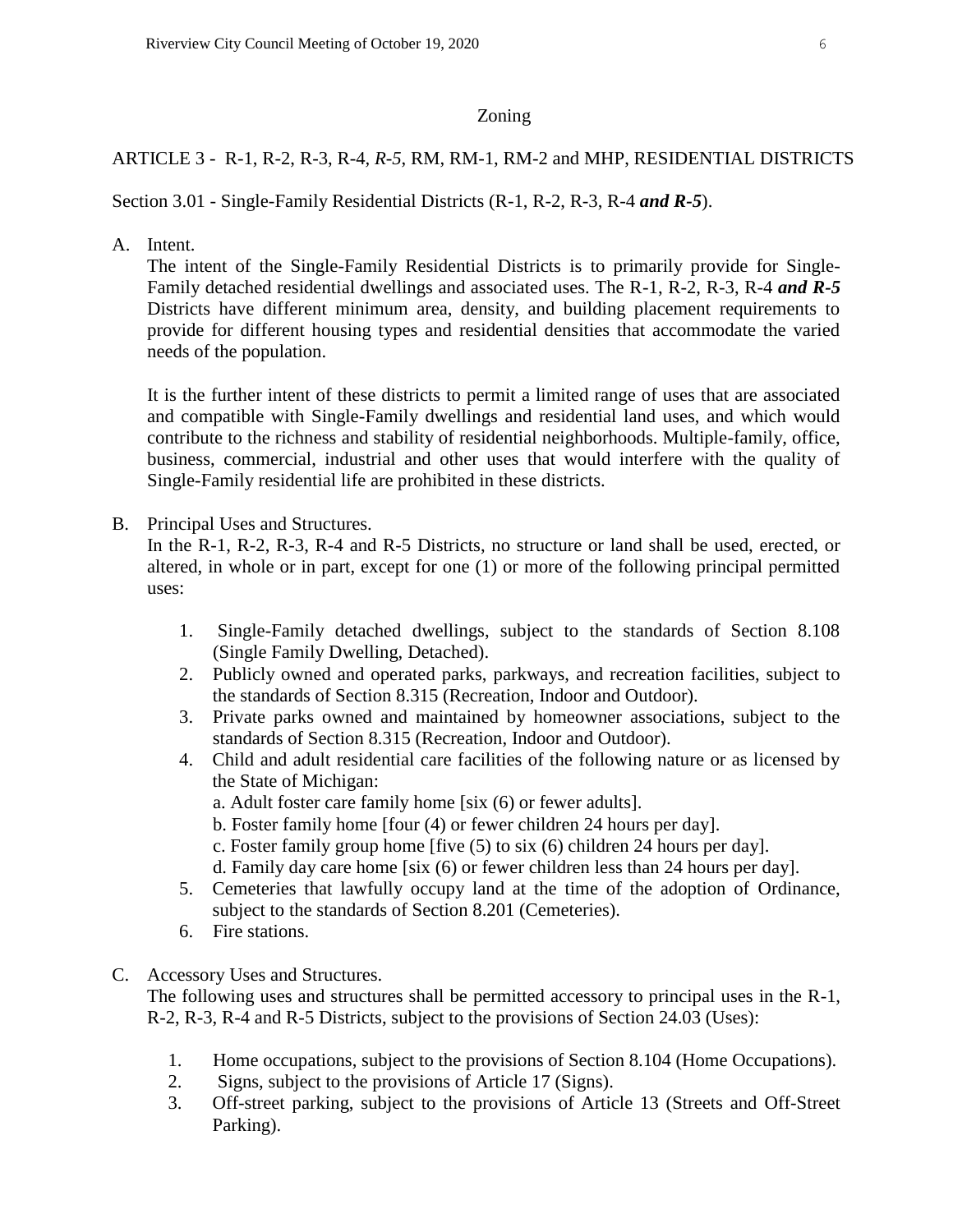- 4. Uses and structures incidental to and customarily associated with Single-Family detached dwelling units, such as private garages.
- 5. Private swimming pools, subject to the provisions of Section 24.06 (Accessory Structures and Uses).
- D. Special Land Uses.

The following uses may be permitted in the R-1, R-2, R-3, R-4 and R-5 Districts by the Planning Commission, subject to the conditions specified for each use; review and approval of the site plan by the Planning Commission; any special conditions imposed by the Planning Commission to fulfill the purposes of this Ordinance; and the procedures and requirements set forth in Section 20.02 (Special Land Uses):

- 1. Bed and breakfast inns, subject to the standards of Section 8.102 (Bed and Breakfast Inns).
- 2. Institutional uses [as defined in Section 25.02 (Definitions)], subject to the standards of Section 8.203 (Institutional Uses).
- 3. Child and adult residential care facilities of the following nature or as licensed by the State of Michigan, subject to the standards of Section 8.103 (Child Care Center, Group Day Care, Nursery Schools, Day Nurseries, Pre-Schools): a. Group day care home [12 or fewer children less than 24 hours per day]. b. Adult foster care small group home [12 or fewer adults]. c. Child care centers.
- 4. Golf courses, subject to the standards of Section 8.308 (Golf Courses).
- 5. Public utility facilities, subject to the standards of Section 8.205 (Public Utility and Essential Service Structures and Uses).
- 6. Municipal buildings and uses.

# ARTICLE 9 - SCHEDULE OF REGULATIONS

Section 9.101 - Table of Dimensional Standards by District.

| <b>STANDARDS</b>                              |                                |                  | <b>DISTRICTS</b>  |       |                |                |                  |                |                |             |
|-----------------------------------------------|--------------------------------|------------------|-------------------|-------|----------------|----------------|------------------|----------------|----------------|-------------|
|                                               |                                | $R-1$            | $R-2$             | $R-3$ | $R-4$          | $R-5$          | <b>RM</b>        | $RM-1$         | $RM-2$         |             |
| <b>BUILDING</b><br><b>HEIGHT</b><br>(feet)    | Maximum                        | Feet             | 30                | 30    | 30             | 30             | 30               | 30             | 40             |             |
|                                               |                                | <b>Stories</b>   | $\overline{2}$    | 2     | $\overline{2}$ | $\overline{2}$ | $\overline{2}$   | $\overline{2}$ | 3              |             |
| <b>LOT</b><br><b>STANDARDS</b><br>(per unit)  | Minimum Width (feet)           |                  | 80                | 70    | 60             | 60             | 40               |                |                |             |
|                                               | Minimum Area (square-<br>feet) |                  | 10,40<br>$\Omega$ | 8,750 | 7,550          | 6,000          | 4,000            | 5,400          | 5,400          | 108.9<br>00 |
|                                               | Maximum Coverage (%)           |                  | 30                | 30    | 30             | 30             | 35               | 50             | 35<br>20<br>15 | 15          |
| YARD or<br><b>SETBACK</b><br><b>STANDARDS</b> | <b>Front Yard</b>              | Minimum          | 25                | 25    | 25             | 20             | 20               | 20             |                | 50          |
|                                               | Minimum<br>Side Yard           | One Side<br>Yard | 5                 | 5     | 5              | 5              | $\boldsymbol{4}$ | 10             |                | 50          |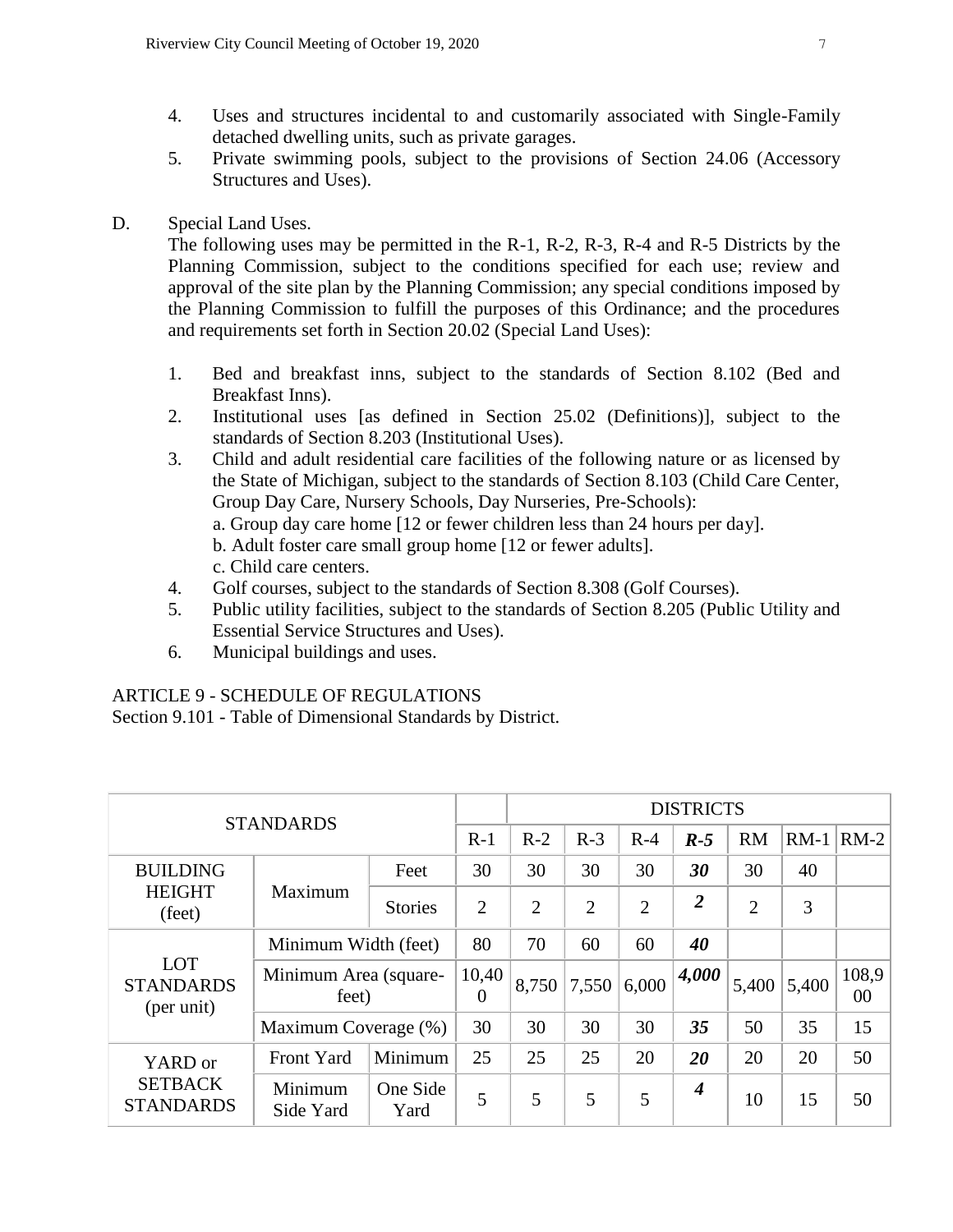| (feet)                                           |                   | Total of<br>Two | 15    | 15            | 15    | 15    | 13    | 20   | 30  | 50 |
|--------------------------------------------------|-------------------|-----------------|-------|---------------|-------|-------|-------|------|-----|----|
|                                                  | Minimum Rear Yard |                 | 35    | 35            | 35    | 30    | 30    | 35   | 30  | 50 |
| MINIMUM BUILDING SEPARATION<br>(feet)            |                   | 10              | 10    | 10            | 10    | 10    | 15    | 30   | 30  |    |
| MINIMUM GROSS FLOOR AREA (square<br>feet/unit)   |                   | 1,800           | 1,500 | 1,300         | 1,000 | 800   |       |      |     |    |
| MINIMUM LAND AREA PER UNIT<br>(square feet/unit) |                   | 10,40<br>0      |       | $8,750$ 7,550 | 6,000 | 4,000 | 5,400 | 2800 | 800 |    |

#### ZONING MAP (ATTACHED)

# ARTICLE II. Penalty: A person violating this ordinance shall be punished in accordance with Section 1- 8 of the Code of Ordinances of the City of Riverview, unless a different penalty is expressly provided in this ordinance.

ARTICLE III. Severability: Should any word, sentence, phrase or any portion of this Ordinance be held in a manner invalid by any Court of competent jurisdiction or by any agency having authority to do so for any reason whatsoever, such holding shall be construed and limited to such word, sentence, phrase or any portion of the Ordinance held to be invalid and shall not be construed as affecting the validity of any remaining words, sentence, phrases or portions of the Ordinance.

ARTICLE IV. Conflicting Ordinances: All prior existing ordinances adopted by the City of Riverview inconsistent or in conflict with the provisions of this Ordinance are, to the extent of such conflict or inconsistency, hereby expressly repealed.

ARTICLE V. Codification; Scrivener's Errors:

- (a). Article I of this Ordinance shall be codified, and all other sections shall not be codified.
- (b). The sections, divisions and provisions of this Ordinance may be renumbered or re-lettered as deemed appropriate by the Code codifier.
- (c). Typographical errors and other matters of a similar nature that do not affect the intent of this Ordinance, as determined by the City Clerk and City Attorney, may be corrected with the endorsement of the City Manager, or designee, without the need for a public hearing.

ARTICLE VI. Reading and Publication: This Ordinance shall be given a first reading on October 5, 2020 shall be given a second reading on October 19, 2020, shall be adopted on October 19, 2020 and shall be published and become effective upon publication. The Clerk shall publish a summary of this ordinance and include in the publication notice that a true copy of the Ordinance can be inspected or obtained at the Clerk's office.

ADOPTED, APPROVED AND PASSED by the City Council of the City of Riverview this 19<sup>th</sup> day of October, 2020.